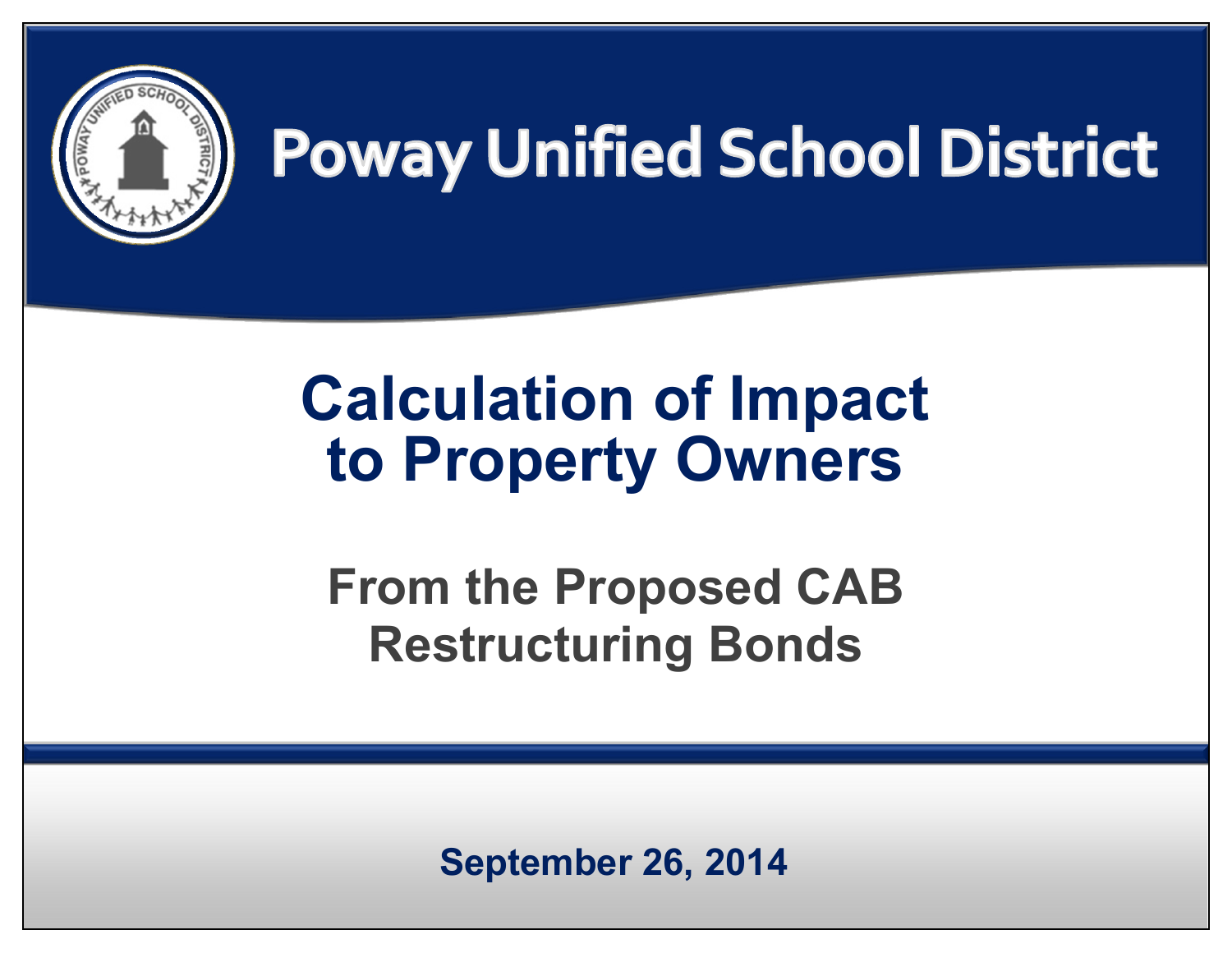**At the Governing Board meeting on September 15, 2014, a tremendous amount of dialogue occurred regarding "Net Present Value" as it relates to the CAB Restructuring Program being proposed by Dale Scott & Company.**

**In particular, the discussion centered on the net present value of additional property taxes associated with refunding a portion of the existing Series B Capital Appreciation Bonds of School Facilities Improvement District ("SFID") No. 2007-1 with Current Interest Bonds.**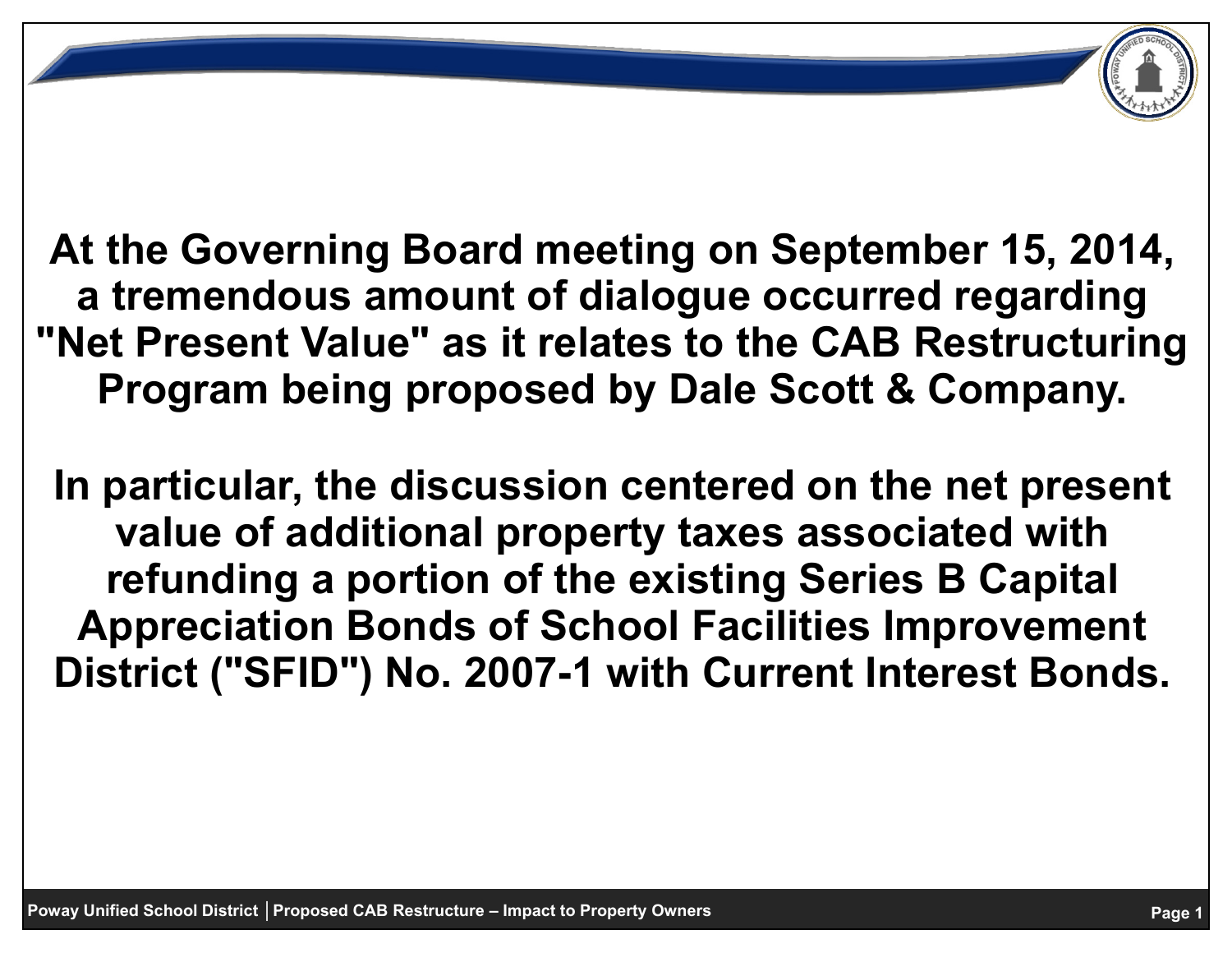**To calculate the net present value, it is essential to (i) have the cash flow and (ii) identify the discount rate. The cash flow consists of the expected tax rate increase/decrease as provided by Dale Scott & Associates, as well as the average assessed value of single family homes within the boundaries of the SFID.** 

**The average assessed value was obtained from CalMuni during the process of refunding Series B Bonds of SFID No.2002-1. As for the discount rate, it should equal the rate of return on an investment.**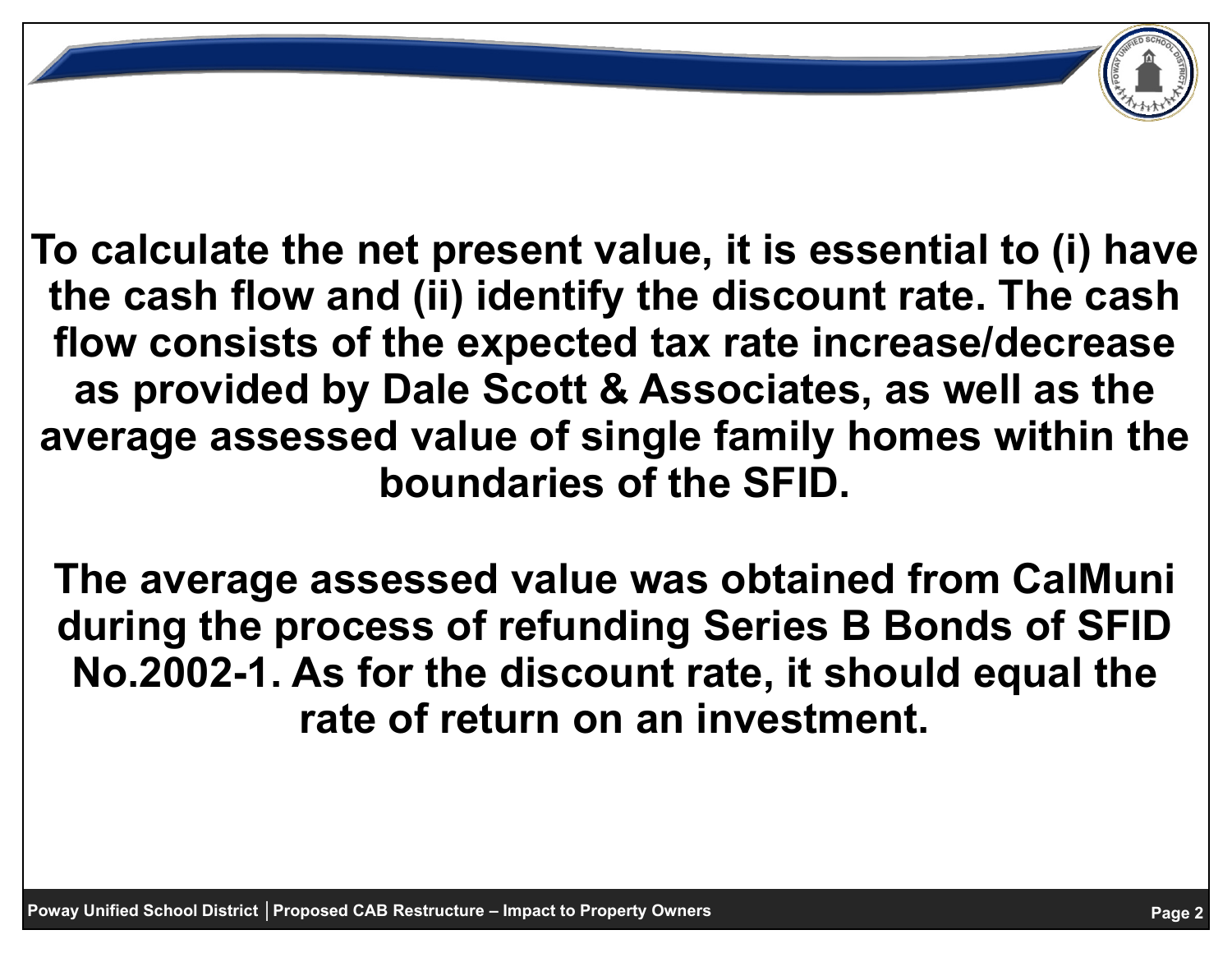### **If the net present value is positive, the CAB Restructuring Program is an ultimate cost to a property owner.**

**Conversely, a negative number illustrates a benefit or savings to the property owner.**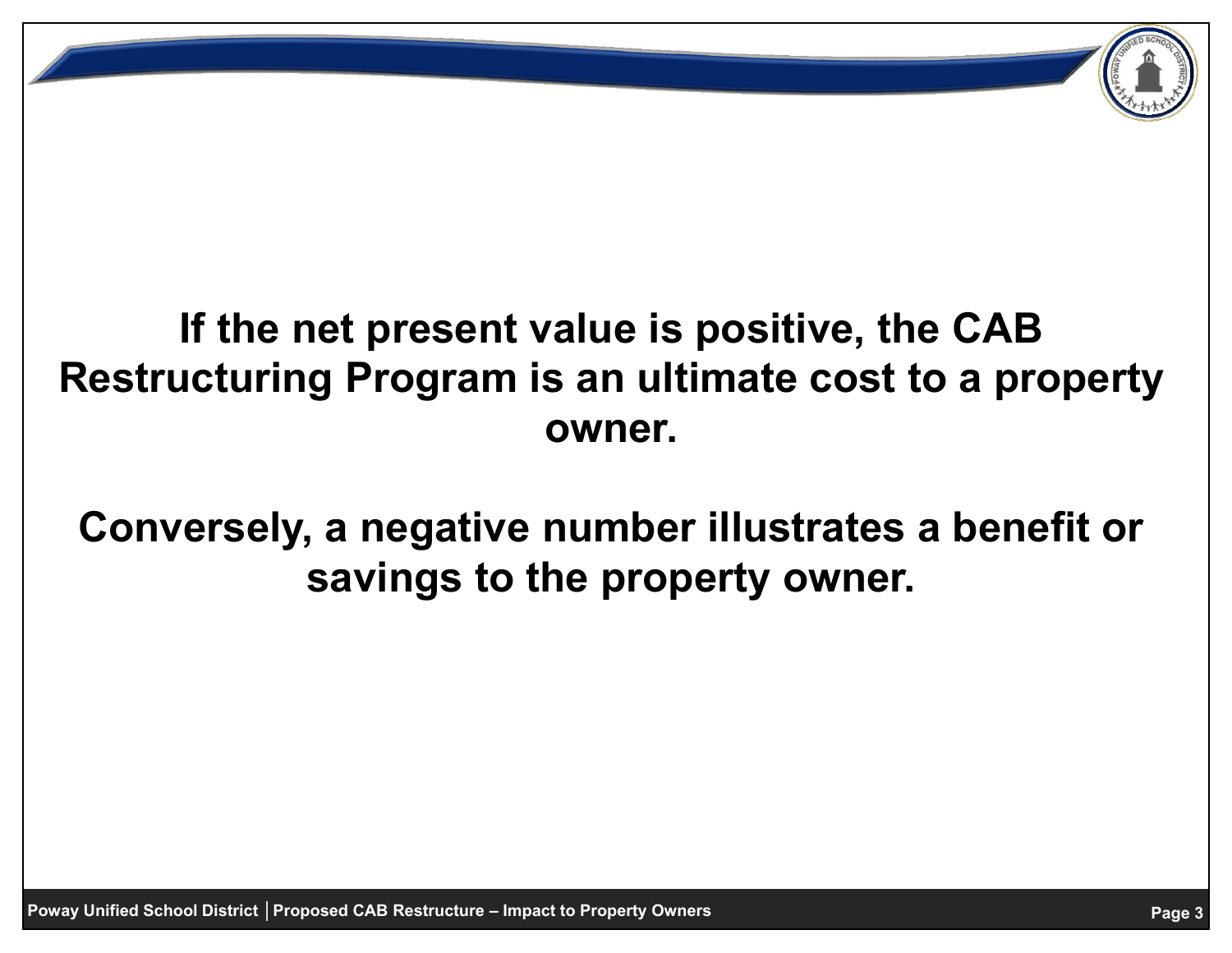### **Assuming a 20% Pro-Rata Reduction**

| Year            | <b>Average AV<br/>for Single<br/>Family Home</b> <sup>[1]</sup> | <b>Average Tax Rate</b><br>Increase/Decrease<br>from Presentation <sup>[2]</sup> | <b>Estimated Annual</b><br><b>Increase/Decrease</b><br><b>Property Tax</b> | <b>Estimated</b><br><b>Discount Rate<sup>[3]</sup></b> | <b>Net Present Value</b><br><b>Estimated Annual</b><br><b>Increase/Decrease</b><br><b>Property Tax</b> |
|-----------------|-----------------------------------------------------------------|----------------------------------------------------------------------------------|----------------------------------------------------------------------------|--------------------------------------------------------|--------------------------------------------------------------------------------------------------------|
| 1               | \$409,000                                                       | \$0.00012320                                                                     | \$50.39                                                                    | 1.00                                                   | \$50.39                                                                                                |
| $\overline{c}$  | \$417,180                                                       | \$0.00012320                                                                     | \$51.40                                                                    | 1.04                                                   | \$49.42                                                                                                |
| 3               | \$425,524                                                       | \$0.00012320                                                                     | \$52.42                                                                    | 1.08                                                   | \$48.47                                                                                                |
| 4               | \$434,034                                                       | \$0.00012320                                                                     | \$53.47                                                                    | 1.12                                                   | \$47.54                                                                                                |
| 5               | \$442.715                                                       | \$0.00012320                                                                     | \$54.54                                                                    | 1.17                                                   | \$46.62                                                                                                |
| 6               | \$451,569                                                       | \$0.00012320                                                                     | \$55.63                                                                    | 1.22                                                   | \$45.73                                                                                                |
| $\overline{7}$  | \$460,600                                                       | \$0.00012320                                                                     | \$56.75                                                                    | 1.27                                                   | \$44.85                                                                                                |
| 8               | \$469,812                                                       | \$0.00012320                                                                     | \$57.88                                                                    | 1.32                                                   | \$43.98                                                                                                |
| 9               | \$479,209                                                       | \$0.00012320                                                                     | \$59.04                                                                    | 1.37                                                   | \$43.14                                                                                                |
| 10              | \$488,793                                                       | \$0.00012320                                                                     | \$60.22                                                                    | 1.42                                                   | \$42.31                                                                                                |
| 11              | \$498,569                                                       | \$0.00012320                                                                     | \$61.42                                                                    | 1.48                                                   | \$41.50                                                                                                |
| 12              | \$508,540                                                       | \$0.00012320                                                                     | \$62.65                                                                    | 1.54                                                   | \$40.70                                                                                                |
| 13              | \$518,711                                                       | \$0.00012320                                                                     | \$63.91                                                                    | 1.60                                                   | \$39.91                                                                                                |
| 14              | \$529,085                                                       | \$0.00012320                                                                     | \$65.18                                                                    | 1.67                                                   | \$39.15                                                                                                |
| 15              | \$539,667                                                       | \$0.00012320                                                                     | \$66.49                                                                    | 1.73                                                   | \$38.39                                                                                                |
| 16              | \$550,460                                                       | \$0.00012320                                                                     | \$67.82                                                                    | 1.80                                                   | \$37.66                                                                                                |
| 17              | \$561,469                                                       | \$0.00012320                                                                     | \$69.17                                                                    | 1.87                                                   | \$36.93                                                                                                |
| 18              | \$572,699                                                       | \$0.00012320                                                                     | \$70.56                                                                    | 1.95                                                   | \$36.22                                                                                                |
| 19              | \$584,153                                                       | $-$0.00012850$                                                                   | $-$75.06$                                                                  | 2.03                                                   | $-$37.05$                                                                                              |
| 20              | \$595,836                                                       | $-$0.00012850$                                                                   | $-$76.56$                                                                  | 2.11                                                   | $-$36.34$                                                                                              |
| $\overline{21}$ | \$607,752                                                       | -\$0.00012850                                                                    | $-$78.10$                                                                  | 2.19                                                   | $-$35.64$                                                                                              |
| 22              | \$619,908                                                       | -\$0.00012850                                                                    | $-$79.66$                                                                  | 2.28                                                   | $-$34.96$                                                                                              |
| 23              | \$632,306                                                       | -\$0.00012850                                                                    | $-$ \$81.25                                                                | 2.37                                                   | $-$34.28$                                                                                              |
| 24              | \$644,952                                                       | -\$0.00012850                                                                    | $-$ \$82.88                                                                | 2.46                                                   | $-$33.63$                                                                                              |
| 25              | \$657,851                                                       | -\$0.00012850                                                                    | $-$ \$84.53                                                                | 2.56                                                   | $-$32.98$                                                                                              |
| 26              | \$671,008                                                       | -\$0.00012850                                                                    | $-$ \$86.22                                                                | 2.67                                                   | $-$32.34$                                                                                              |
| 27              | \$684,428                                                       | -\$0.00012850                                                                    | $-$ \$87.95                                                                | 2.77                                                   | $-$ \$31.72                                                                                            |
| 28              | \$698,117                                                       | -\$0.00012850                                                                    | $-$89.71$                                                                  | 2.88                                                   | $-$31.11$                                                                                              |
| 29              | \$712,079                                                       | -\$0.00012850                                                                    | $-$91.50$                                                                  | 3.00                                                   | $-$30.51$                                                                                              |
| 30              | \$726,320                                                       | -\$0.00012850                                                                    | $-$93.33$                                                                  | 3.12                                                   | $-$29.93$                                                                                              |
| 31              | \$740,847                                                       | -\$0.00012850                                                                    | $-$95.20$                                                                  | 3.24                                                   | $-$29.35$                                                                                              |
| 32              | \$755.664                                                       | $-$0.00012850$                                                                   | $-$97.10$                                                                  | 3.37                                                   | $-$28.79$                                                                                              |
| 33              | \$770,777                                                       | -\$0.00012850                                                                    | $-$99.04$                                                                  | 3.51                                                   | $-$28.23$                                                                                              |
| 34              | \$786,193                                                       | -\$0.00012850                                                                    | $-$101.03$                                                                 | 3.65                                                   | $-$27.69$                                                                                              |
| 35              | \$801,916                                                       | -\$0.00012850                                                                    | $-$103.05$                                                                 | 3.79                                                   | $-$27.16$                                                                                              |
| 36              | \$817,955                                                       | -\$0.00012850                                                                    | $-$105.11$                                                                 | 3.95                                                   | $-$26.64$                                                                                              |
| 37              | \$834,314                                                       | -\$0.00012850                                                                    | $-$107.21$                                                                 | 4.10                                                   | $-$26.12$                                                                                              |

[1] Assumes an inflator of 2% under Proposition 13.

*Jurupa Unified School District │ 2012 General Obligation Bond Election* [3] Assumes a Discount Rate of 4.00%.[2] Rate is per \$1 of Assessed Value (Tax Rate divided by \$100,000)

**Poway Unified School District │Proposed CAB Restructure – Impact to Property Owners** *Page 4* **Page 4**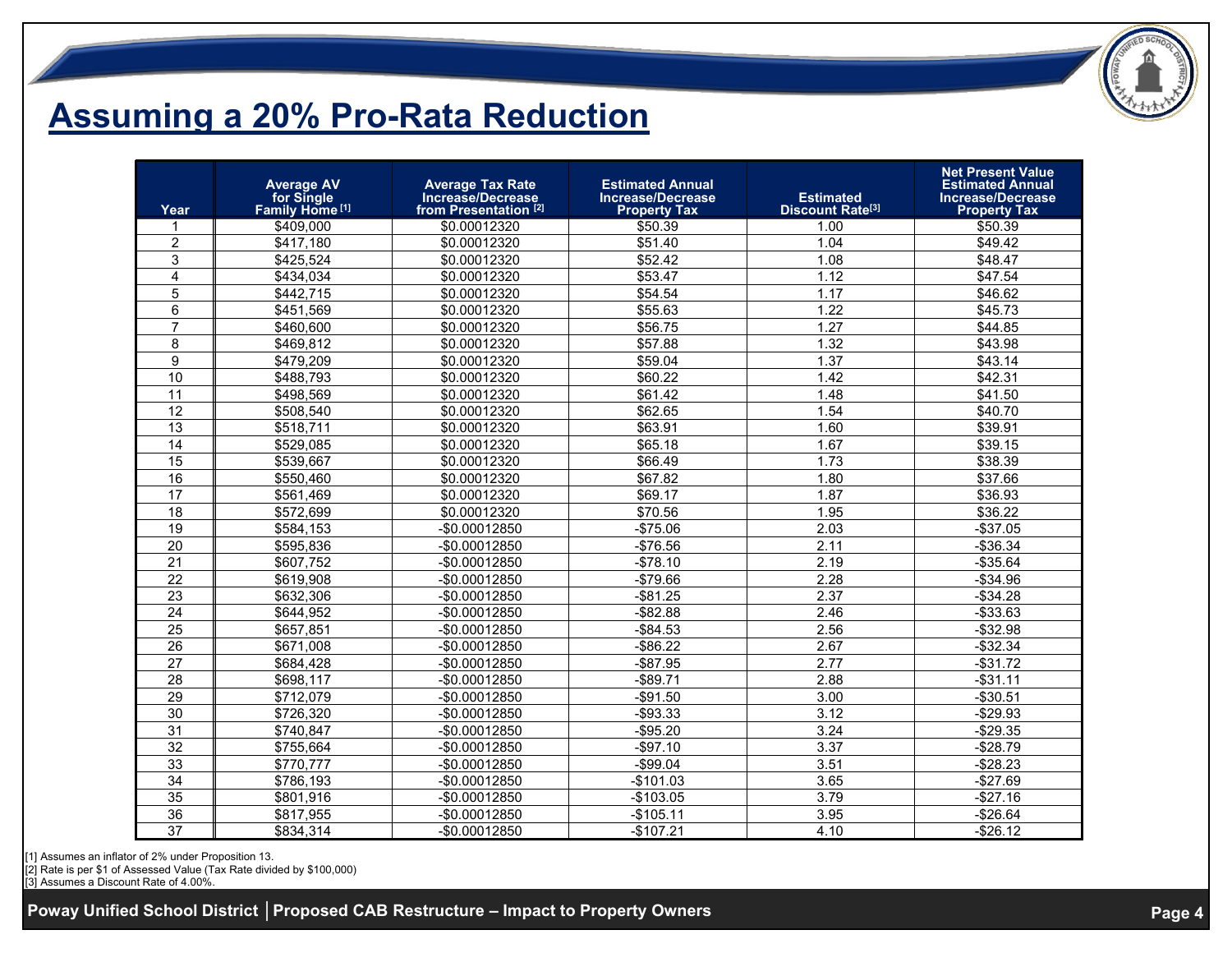#### **Assuming a 20% Pro-Rata Reduction**

**Aggregate Summary Table of Property Tax** 

| <b>Benefit/Detriment to Existing Homeowner</b>              | <b>Aggregate</b><br><b>Nominal</b><br><b>Dollar Amount</b> | <b>Aggregate</b><br><b>Net Present Value</b><br><b>Dollar Amount</b> |
|-------------------------------------------------------------|------------------------------------------------------------|----------------------------------------------------------------------|
| Increase/Decrease in Property Tax for Homeowner of 5 Years  | \$262.23                                                   | \$242.44                                                             |
| Increase/Decrease in Property Tax for Homeowner of 10 Years | \$551.74                                                   | \$462.44                                                             |
| Increase/Decrease in Property Tax for Homeowner of 18 Years | \$1,078.94                                                 | \$772.91                                                             |
| Increase/Decrease in Property Tax for Homeowner of 30 Years | \$72.18                                                    | \$372.40                                                             |
| Increase/Decrease in Property Tax for Homeowner of 31 Years | $-$ \$23.02                                                | \$343.05                                                             |
| Increase/Decrease in Property Tax for Homeowner of 37 Years | $-$ \$635.55                                               | \$178.42                                                             |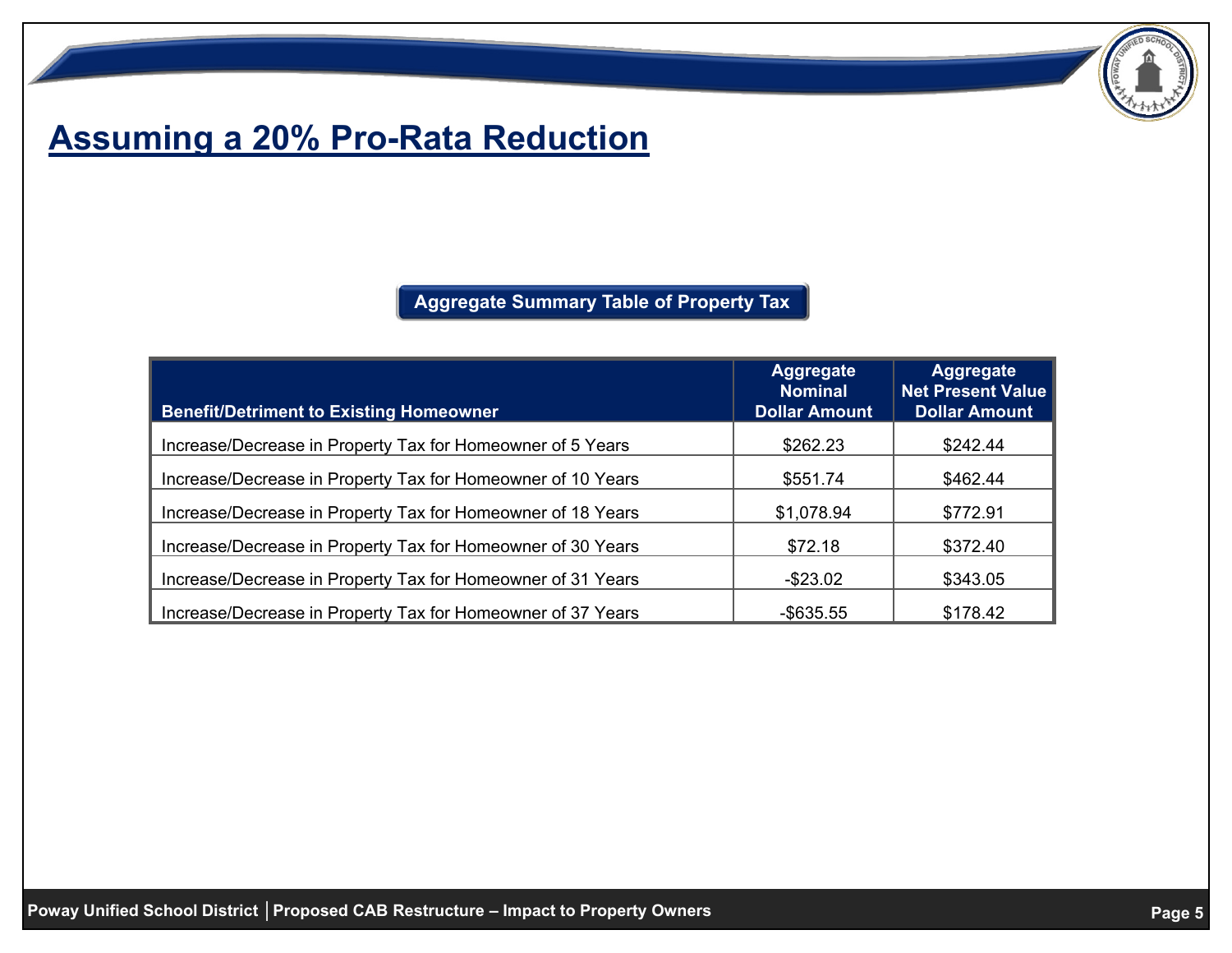### **Assuming a 10% Pro-Rata Reduction**

| Year            | <b>Average AV</b><br>for Single<br>Family Home <sup>[1]</sup> | <b>Average Tax Rate</b><br>Increase/Decrease<br>from Presentation <sup>[2]</sup> | <b>Estimated Annual</b><br><b>Increase/Decrease</b><br><b>Property Tax</b> | <b>Estimated</b><br><b>Discount Rate<sup>[3]</sup></b> | <b>Net Present Value</b><br><b>Estimated Annual</b><br><b>Increase/Decrease</b><br><b>Property Tax</b> |
|-----------------|---------------------------------------------------------------|----------------------------------------------------------------------------------|----------------------------------------------------------------------------|--------------------------------------------------------|--------------------------------------------------------------------------------------------------------|
| 1               | \$409,000                                                     | \$0.00006160                                                                     | \$25.19                                                                    | 1.00                                                   | \$25.19                                                                                                |
| $\overline{2}$  | \$417,180                                                     | \$0.00006160                                                                     | \$25.70                                                                    | 1.04                                                   | \$24.71                                                                                                |
| 3               | \$425,524                                                     | \$0.00006160                                                                     | \$26.21                                                                    | 1.08                                                   | \$24.23                                                                                                |
| $\overline{4}$  | \$434,034                                                     | \$0.00006160                                                                     | \$26.74                                                                    | 1.12                                                   | \$23.77                                                                                                |
| 5               | \$442,715                                                     | \$0.00006160                                                                     | \$27.27                                                                    | 1.17                                                   | \$23.31                                                                                                |
| 6               | \$451.569                                                     | \$0.00006160                                                                     | \$27.82                                                                    | 1.22                                                   | \$22.86                                                                                                |
| $\overline{7}$  | \$460,600                                                     | \$0.00006160                                                                     | \$28.37                                                                    | 1.27                                                   | \$22.42                                                                                                |
| 8               | \$469.812                                                     | \$0.00006160                                                                     | \$28.94                                                                    | 1.32                                                   | \$21.99                                                                                                |
| 9               | \$479,209                                                     | \$0.00006160                                                                     | \$29.52                                                                    | 1.37                                                   | \$21.57                                                                                                |
| 10              | \$488,793                                                     | \$0.00006160                                                                     | \$30.11                                                                    | 1.42                                                   | \$21.15                                                                                                |
| 11              | \$498,569                                                     | \$0.00006160                                                                     | $\overline{$30.71}$                                                        | 1.48                                                   | \$20.75                                                                                                |
| $\overline{12}$ | \$508,540                                                     | \$0.00006160                                                                     | $\overline{$}31.33$                                                        | 1.54                                                   | \$20.35                                                                                                |
| 13              | \$518,711                                                     | \$0.00006160                                                                     | \$31.95                                                                    | 1.60                                                   | \$19.96                                                                                                |
| 14              | \$529,085                                                     | \$0.00006160                                                                     | \$32.59                                                                    | 1.67                                                   | \$19.57                                                                                                |
| 15              | \$539,667                                                     | \$0.00006160                                                                     | \$33.24                                                                    | 1.73                                                   | \$19.20                                                                                                |
| 16              | \$550,460                                                     | \$0.00006160                                                                     | \$33.91                                                                    | 1.80                                                   | \$18.83                                                                                                |
| 17              | \$561,469                                                     | \$0.00006160                                                                     | \$34.59                                                                    | 1.87                                                   | \$18.47                                                                                                |
| 18              | \$572.699                                                     | \$0.00006160                                                                     | \$35.28                                                                    | 1.95                                                   | \$18.11                                                                                                |
| 19              | \$584,153                                                     | $-$0.00006425$                                                                   | $-$37.53$                                                                  | 2.03                                                   | $-$18.53$                                                                                              |
| 20              | \$595,836                                                     | -\$0.00006425                                                                    | $-$38.28$                                                                  | 2.11                                                   | $-$18.17$                                                                                              |
| 21              | \$607,752                                                     | $-$0.00006425$                                                                   | $-$39.05$                                                                  | 2.19                                                   | $-$17.82$                                                                                              |
| $\overline{22}$ | \$619,908                                                     | -\$0.00006425                                                                    | $-$39.83$                                                                  | 2.28                                                   | $-$17.48$                                                                                              |
| 23              | \$632.306                                                     | $-$0.00006425$                                                                   | $-$40.63$                                                                  | 2.37                                                   | $-$17.14$                                                                                              |
| 24              | \$644,952                                                     | -\$0.00006425                                                                    | $-$ \$41.44                                                                | 2.46                                                   | $-$16.81$                                                                                              |
| 25              | \$657.851                                                     | -\$0.00006425                                                                    | $-$42.27$                                                                  | 2.56                                                   | $-$16.49$                                                                                              |
| 26              | \$671.008                                                     | -\$0.00006425                                                                    | $-$43.11$                                                                  | 2.67                                                   | $-$16.17$                                                                                              |
| 27              | \$684,428                                                     | $-$0.00006425$                                                                   | $-$43.97$                                                                  | 2.77                                                   | $-$15.86$                                                                                              |
| $\overline{28}$ | \$698,117                                                     | $-$0.00006425$                                                                   | $-$44.85$                                                                  | 2.88                                                   | $-$15.56$                                                                                              |
| 29              | \$712,079                                                     | -\$0.00006425                                                                    | $-$45.75$                                                                  | 3.00                                                   | $-$15.26$                                                                                              |
| 30              | \$726,320                                                     | $-$0.00006425$                                                                   | $-$46.67$                                                                  | 3.12                                                   | $-$14.96$                                                                                              |
| $\overline{31}$ | \$740.847                                                     | $-$0.00006425$                                                                   | $-$47.60$                                                                  | 3.24                                                   | $-$14.68$                                                                                              |
| 32              | \$755,664                                                     | -\$0.00006425                                                                    | $-$48.55$                                                                  | 3.37                                                   | $-$14.39$                                                                                              |
| $\overline{33}$ | \$770,777                                                     | $-$0.00006425$                                                                   | $-$49.52$                                                                  | 3.51                                                   | $-$14.12$                                                                                              |
| $\overline{34}$ | \$786,193                                                     | $-$0.00006425$                                                                   | $-$50.51$                                                                  | 3.65                                                   | $-$13.85$                                                                                              |
| $\overline{35}$ | \$801,916                                                     | -\$0.00006425                                                                    | $-$51.52$                                                                  | 3.79                                                   | $-$13.58$                                                                                              |
| 36              | \$817,955                                                     | -\$0.00006425                                                                    | $-$52.55$                                                                  | 3.95                                                   | $-$13.32$                                                                                              |
| $\overline{37}$ | \$834,314                                                     | $-$0.00006425$                                                                   | $-$53.60$                                                                  | 4.10                                                   | $-$13.06$                                                                                              |

[1] Assumes an inflator of 2% under Proposition 13.

*Jurupa Is per \$1 of Assessed Value* (1*ax Rate divided by \$100,000)* and proportionate Oost of Issuarity 3] Assumes a Discount Rate of 4.00%. [2] Rate is per \$1 of Assessed Value (Tax Rate divided by \$100,000) and proportionate Cost of Issuance from 20% Pro-Rata Refunding.

[3] Assumes a Discount Rate of 4.00%.

**Poway Unified School District │Proposed CAB Restructure – Impact to Property Owners** *Page 6* **Page 6**